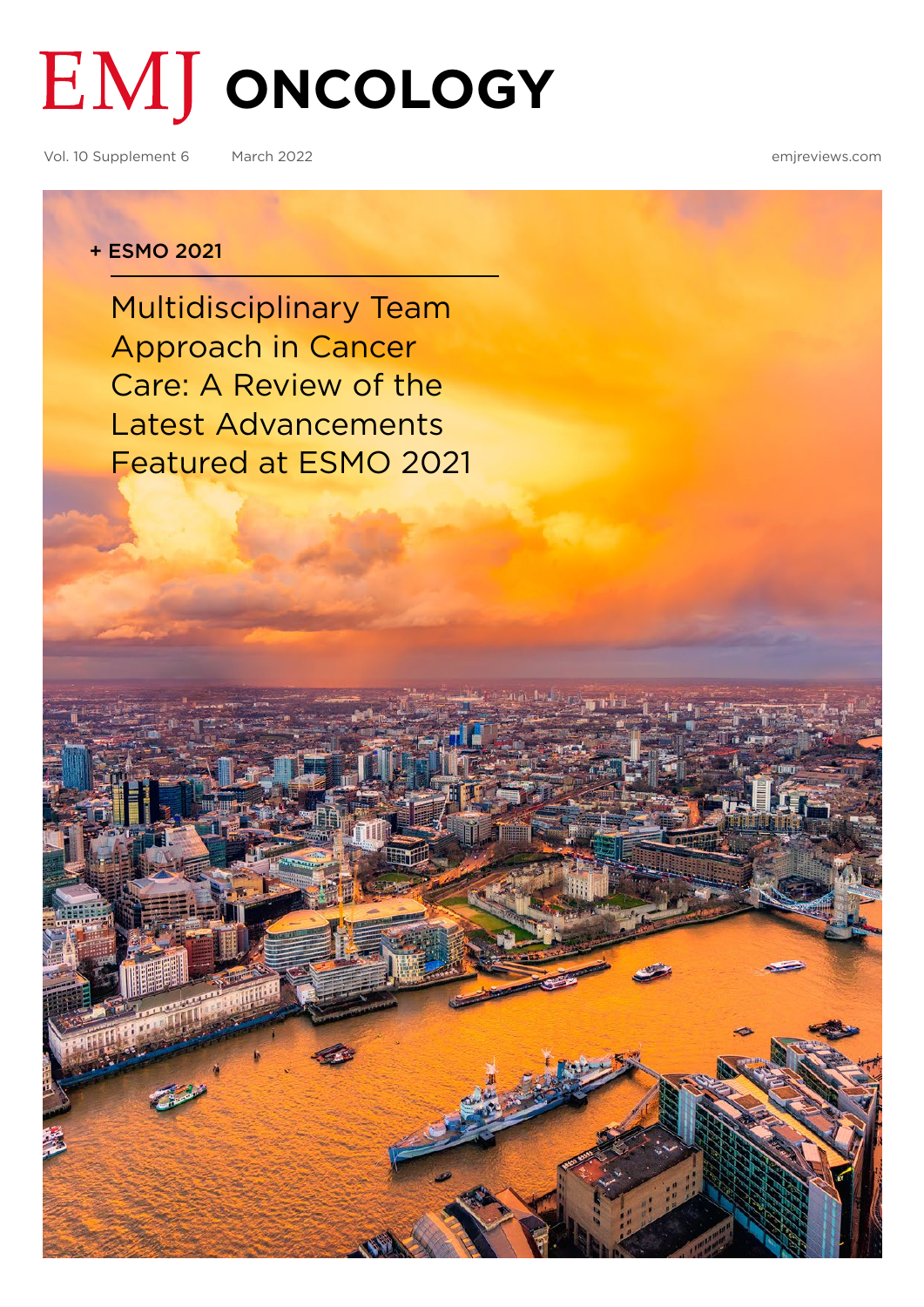## <span id="page-1-0"></span>Multidisciplinary Team Approach in Cancer Care: A Review of the Latest Advancements Featured at ESMO 2021

| Authors:    | <b>Brigitte Scott</b>                                                                                                                                                                                                                                                                 |
|-------------|---------------------------------------------------------------------------------------------------------------------------------------------------------------------------------------------------------------------------------------------------------------------------------------|
|             | Mar Yas Editorial Services, Cowlinge, UK                                                                                                                                                                                                                                              |
| Disclosure: | The author has declared no conflicts of interest.                                                                                                                                                                                                                                     |
| Support:    | The publication of this article was funded by a medical educational grant from<br>AstraZeneca, with the purpose of enhancing the fundamental understanding<br>of oncology specialists of the value of a multidisciplinary team approach in the<br>management of patients with cancer. |
| Citation:   | EMJ Oncol. 2022;10[Suppl 6]:2-11.                                                                                                                                                                                                                                                     |

### Abstract

A collaborative approach from healthcare professionals is necessary for the management of patients with cancer to diagnose and treat the disease, provide support for the various needs of the patients, and optimise outcomes. A co-ordinated, multidisciplinary team (MDT) approach promotes shared decision-making and enables comprehensive care of patients with cancer through a variety of medical specialties and support initiatives. Presentations at the European Society for Medical Oncology (ESMO) Congress 2021 show MDTs are an important component of clinical studies and clinical practice, enabling guided treatment decisions and adaptive strategies at different stages of treatment, and in various patient populations, to ensure optimal individualised patient care. MDT strategies have improved understanding of diagnosis, management, clinical patterns, risk factors, and mechanisms of some specific immune-related adverse events (irAEs) and may enable patient features associated with severe irAEs to be identified. Examination of a multidisciplinary approach to early endometrial cancer highlighted that women regarded as high-risk according to traditional risk factors (stage, histological type) had varying recurrence-free survival, and overall survival according to molecular classification. Incorporating molecular classification into routine diagnosis is easy and reproducible, improves prognostic prediction, changes risk categorisation for a minority of patients, and has a major impact on personalised treatment, which may translate to better patient outcomes. The importance of sharing expertise and multidisciplinary teamwork was evident in the many multidisciplinary sessions at the congress. Strategies to improve efficiency in multidisciplinary care include clinical decision platforms, and analysis of input factors at MDT meetings. Transition of MDT meetings to a virtual format during the COVID-19 pandemic has enabled continuation of these meetings in uncertain times and may become a legacy of COVID-19. The individual studies presented at ESMO 2021 that utilise an MDT in their treatment decisions, and the numerous multidisciplinary sessions at the congress that involved contributions from a range of expertise, highlight how the oncology community is on board with the concept of a co-ordinated, cross-disciplinary approach, and is driving improvement in this area to ensure best patient care.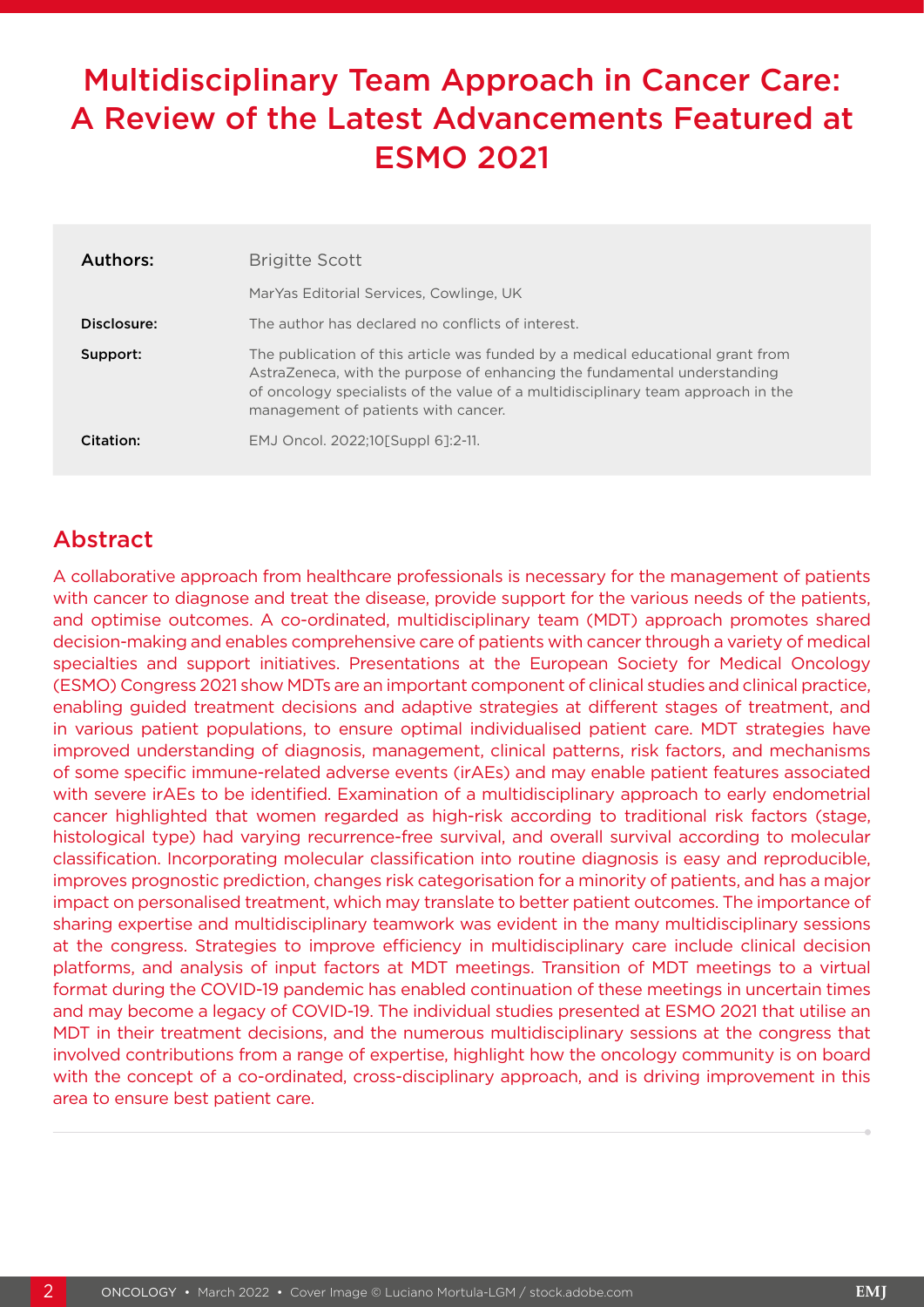#### INTRODUCTION

The complexity of management of patients with cancer necessitates a collaborative approach from healthcare professionals to diagnose and treat the disease; provide support for the social, psychological, dietary and physical needs and survivorship of patients; and optimise outcomes.1-3 A co-ordinated, MDT approach promotes shared decision-making by a range of healthcare professionals in collaboration with specialist oncology consultants, and enables comprehensive care of patients with cancer through a variety of medical specialties and support initiatives.<sup>1-5</sup> An MDT approach is considered the gold standard for the diagnosis and treatment of cancer and is an evolving area of oncology.6-8 This article discusses the latest advancements in the MDT approach to cancer care, as featured at ESMO Congress 2021.

#### ESMO VISION FOR CANCER CARE IN THE FUTURE: AN INCLUSIVE, MULTIDISCIPLINARY ONCOLOGY COMMUNITY IS KEY

In the Presidential address, Peters<sup>9</sup> described the ESMO Vision 2025 as a three-tiered approach surrounding the core understanding of care to connect and engage those who care about cancer. The first ambition of ESMO is an aspiration to cultivate one oncology community in which all cancer professionals across disciplines and geographical borders are united in a diverse, inclusive culture that gives each stakeholder a true sense of belonging and enables professionals to cater for the diverse needs of patients. Commitment to providing education to cancer professionals for life to support their development, and to ensure they keep up with advancements in the field and changing standards of care along every step of the professional trajectory, forms the second ambition. The third is a drive to realise the ideal of accessible cancer care that is reliable, equally accessible, and economically sustainable.

#### STUDIES UTILISING A MULTIDISCIPLINARY TEAM APPROACH

#### Multidisciplinary Team-Guided Treatment Decisions are an Important Component of Patient Care

Numerous studies presented at ESMO 2021<sup>10-17</sup> describe the use of an MDT as an integral part of the conduct of the study, although these studies did not identify key performance indicators and quality metrics to track the quality of care received, or specifically measure the impact of the MDT on patient outcome.

For example, Zovato et al.<sup>10</sup> reported the results of a single-centre, real-world study, the aim of which was to describe the efficacy and toxicity of lenvatinib treatment within the context of multidisciplinary-based management of patients with advanced radioactive iodine–refractory differentiated thyroid cancer. Treatment decisions were validated by a multidisciplinary board, comprising an oncologist, endocrinologist, radiotherapist, endocrine surgeon, and nuclear medicine physician, and all patients were managed by an oncologist and/or an endocrinologist. Zovato et al.<sup>10</sup> noted that patients in this study experienced longer progression-free survival and improved 24 months' overall survival, compared with that reported in other clinical trials, and concluded that a multidisciplinary approach could help to establish appropriate timing for lenvatinib initiation, and may enable early detection and better management of adverse events.

MDT-guided treatment decisions were an important component of a Phase II clinical trial by  $Z$ hu et al., $<sup>11</sup>$  which demonstrated that neoadjuvant</sup> toripalimab (a programmed cell death protein 1 inhibitor) plus chemotherapy is safe and effective for patients with locally advanced nonsmall cell lung cancer. In this study, patients were reassessed by the MDT after the second treatment cycle and candidates for complete resection underwent surgery, whereas all other patients received the remaining treatment cycles.<sup>11</sup> Similarly, in a study by Humayun et al.<sup>12</sup> to assess radiological and pathological response to neoadjuvant concomitant chemotherapy and radiotherapy (RT) versus sequential short course RT followed by chemotherapy in locally advanced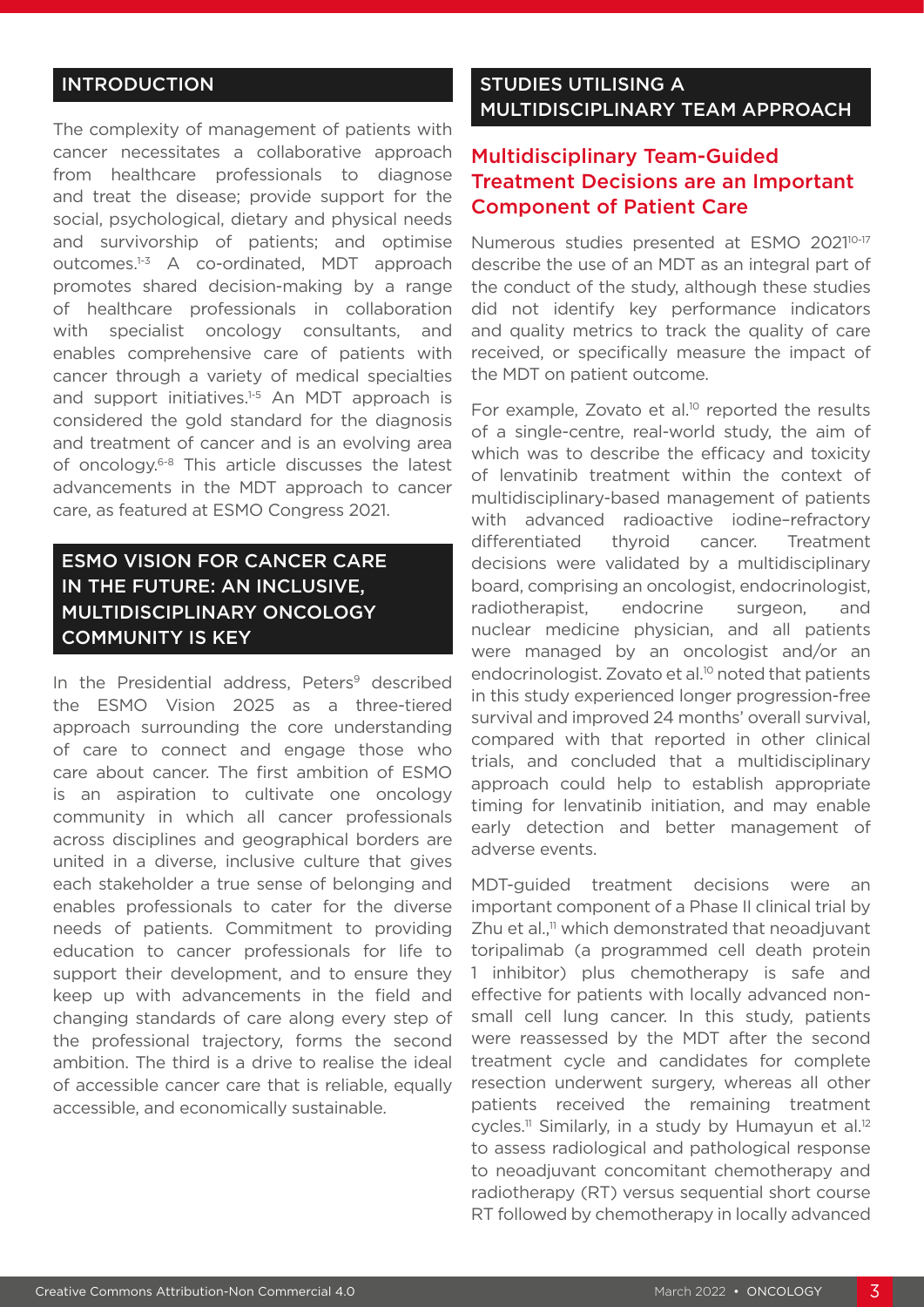rectal cancer, cases amenable to surgical resection were identified at an MDT meeting. Although these and further studies<sup>13-17</sup> presented at ESMO 2021 that reported involvement of an MDT did not specifically measure the impact of the decisions made by the MDT compared with non-MDT care in terms of patient outcomes, they show the broad utilisation of this approach.

#### Multidisciplinary Teams in Studies of Elderly Patients with Cancer

Cancer is diagnosed frequently in elderly patients, and treatment can be complicated by comorbidities and/or frailty. An MDT can play a role in improving outcomes for this particularly vulnerable population.

In a study by Pang et al.,18 patients aged ≥65 years with cancer underwent evaluation with the comprehensive geriatric assessment (CGA) tool, and then MDT-recommended interventions were implemented based on the CGA findings. In total, 92% of patients who were considered to require interventions actually received the interventions, 31% of whom reported improved quality of life, and 29% of caregivers described reduced burden. Pang et al.<sup>18</sup> concluded that early identification and MDT-recommended tailored interventions based on CGA improve quality of life in elderly patients with cancer and reduce their caregivers' stress.

An MDT played a key role in the evaluation by Bossi et al.19 of the role of CGA as a tool to personalise the therapeutic approach implemented for elderly patients with locally advanced head and neck squamous cell carcinoma. The MDT proposed a therapeutic strategy prior to CGA performed by a geriatrician, then subsequently re-evaluated the strategy in the light of the CGA results. The major therapeutic strategy changed after CGA in 12% of cases, and there was an increased demand for supportive care, such as nutritional and psychological support, psychiatric treatments, and chronic therapy modification.19

The positive impact of an MDT approach was also noted in a study by Alekseeva et al.<sup>20</sup> of older patients with metastatic colorectal cancer. The correction of geriatric syndromes by the MDT improved geriatric status, tolerability of chemotherapy, clinically significant response, and event-free survival.20

#### A MULTIDISCIPLINARY APPROACH TO EARLY ENDOMETRIAL CANCER

A multidisciplinary approach to early endometrial cancer was encapsulated by presentations at an ESMO 2021 multidisciplinary session comprising molecular classification,<sup>21</sup> surgical approaches, $^{22}$  adjuvant radiotherapy (RT), $^{23}$  and adiuvant systemic therapy.<sup>24</sup> Although these presentations did not refer specifically to MDTs, they demonstrate how approaching cancer (in this case, endometrial cancer) from different disciplinary angles promotes cross-discipline thinking, planning, and execution of care, and that this is a valuable approach to enable optimum patient management.

#### Molecular Classification of Endometrial Carcinoma and its Implications for Clinical Management

The inclusion of molecular classification in multidisciplinary cancer care is an evolving concept and needs to be considered for patients who are likely to benefit from personalised treatment.

Singh<sup>21</sup> highlighted the global burden and rising incidence and mortality of endometrial carcinoma, noting that personalised treatment will improve clinical outcomes. Management of endometrial carcinoma involves treatment decisions such as surgical versus non-surgical treatment, location, and extent of surgery, and whether to administer adjuvant RT and which type. These decisions are currently based on traditional clinical pathological risk factors (histological type, grade, stage, lymphovascular space invasion). $21,25$  Singh<sup>21</sup> explained that there are molecular insights that can add valuable prognostic information to this traditional clinical pathological risk assessment.

For decades, endometrial cancer risk stratification was based largely on histological type, grade, and stage. In 2013, however, The Cancer Genome Atlas (TCGA)26 discovered four molecular subtypes, with each group having distinct clinical outcomes: *POLE* ultramutated *(POLE*mut), mismatch repair deficiency (MMRd), p53 abnormal (p53abn), and no specific molecular profile.<sup>27</sup> Singh<sup>21</sup> discussed this new classification and emphasised that the traditional binary approach to endometrial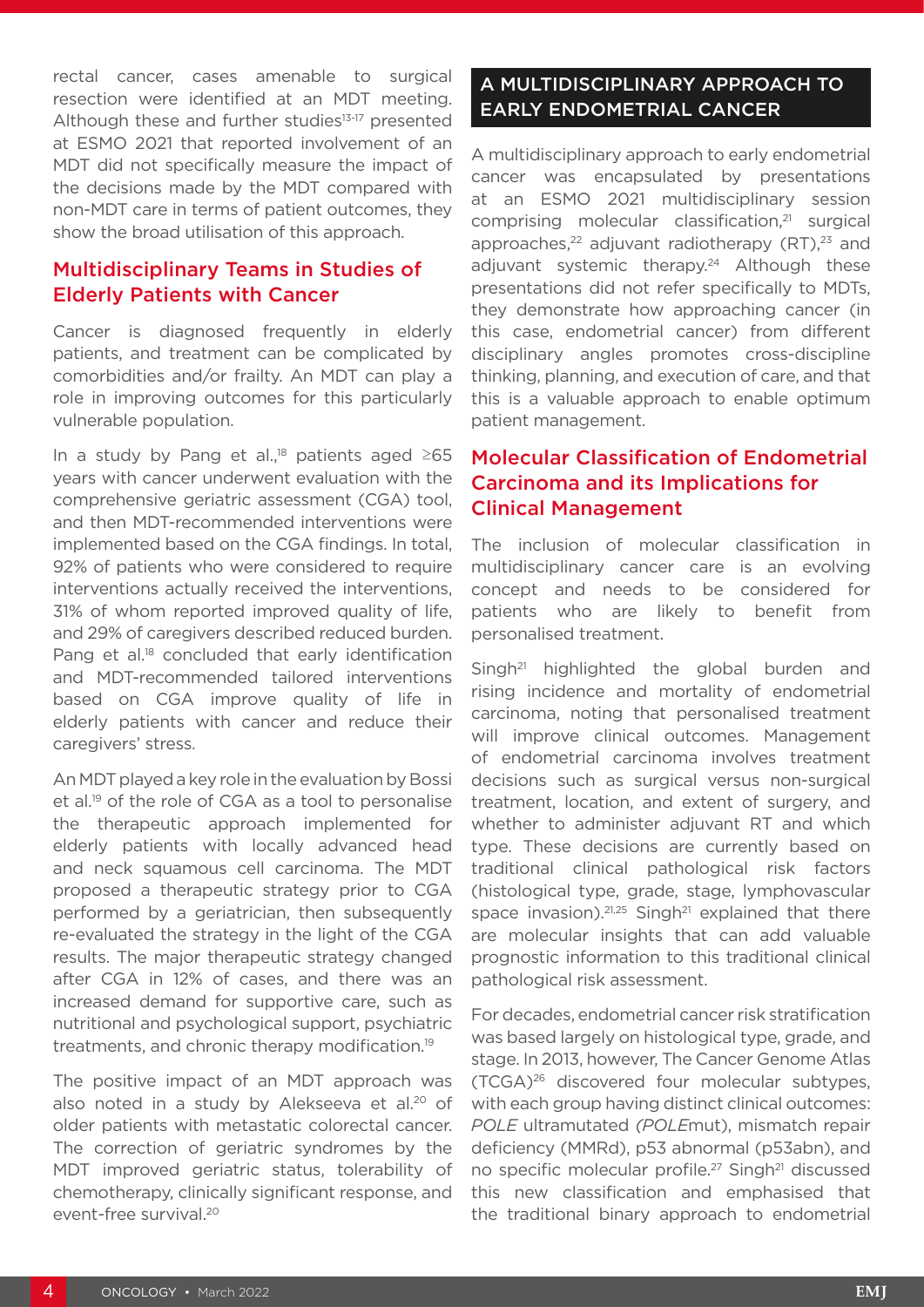cancer diagnosis of endometrioid (no specific molecular profile/copy-number low: 50% of patients with endometrial cancer) versus serouslike/non-endometrioid (p53abn/copy-number high: 12% of patients with endometrial cancer) was too simplistic.<sup>26,27</sup> Two other endometrial cancer subtypes are now considered: the *POLE*mut subtype comprises polymerase epsilon mutations (ultramutated cancers: 9% of patients with endometrial cancer) and the MMRd subtype is composed of mismatch repair system defects (hypermutated: 28% of patients with endometrial cancer). Singh<sup>21</sup> noted that the inclusion of *POLE*mut and MMRd subtypes in an expanded classification provides more accurate prognostic prediction than traditional clinical pathological risk assessment. Singh<sup>21</sup> concluded that incorporating molecular classification into routine diagnosis is easy and reproducible, improves prognostic prediction, changes risk categorisation for a minority of patients, and has a major impact on personalised treatment, which may translate to better patient outcomes.

#### Surgical Approach to Early Endometrial Cancer

Surgery has an important place in the multidisciplinary care of patients with cancer. Abu-Rustum<sup>22</sup> explained that treatment of apparent uterine-confined endometrial cancer (most new cases) is total hysterectomy and bilateral salpingo-oophorectomy to remove the primary tumour, followed by procedures to identify any extrauterine disease, and that surgical staging remains the gold standard. He advocated that women with endometrial cancer should be treated by gynaecologic oncologists, and that pathologic assessment of pelvic nodes remains the most accurate method to determine metastatic disease. There has been an important change in surgical culture from quantity to quality, with increasing precision in surgery with sentinel lymph node mapping<sup>28,29</sup> now becoming the standard of care, and lymphadenectomy for staging purposes less commonly performed.<sup>22</sup>

#### Role of Adjuvant Radiotherapy and the Benefits of Adding Chemotherapy in Early Endometrial Cancer

Radiotherapy and chemotherapy are crucial treatment approaches in multidisciplinary cancer care, and it is vital for the MDT to understand how

to utilise these treatments optimally to provide the best care for the patient.

The role of adjuvant radiotherapy with or without chemotherapy in early endometrial cancer has been studied in depth in the PORTEC and other studies. An overview of the findings, plus the additional benefits of molecular classification were presented at ESMO by de Boer.<sup>23</sup>

De Boer<sup>23</sup> emphasised that external beam radiotherapy (EBRT) alone is still standard treatment for early-stage endometrial cancer with high-risk factors; however, molecular classification has changed the landscape for endometrial cancer treatment and should be incorporated into management strategies for all endometrial cancers, particularly in high-grade tumours.<sup>23</sup>

The 10-year results from PORTEC-2,<sup>30</sup> in which women with high-intermediate risk (Stage I– IIA) endometrial carcinoma were randomised to EBRT or vaginal brachytherapy (VBT), support treatment based on molecular-integrated risk profiles.<sup>31</sup> Higher risk of pelvic recurrence in women treated with VBT was restricted to a subgroup of patients with unfavourable features (e.g., substantial lymphovascular space invasion, p53abn). In contrast, there was no increase in pelvic recurrence in women treated with EBRT who had unfavourable features.<sup>31</sup>

PORTEC-4a<sup>32,33</sup> (currently recruiting) is the first study to investigate individualised treatment based on the molecular risk profile versus standard adjuvant treatment in endometrial cancer, with the aim to reduce both over- and undertreatment. In this study, women with Stage I endometrial cancer will be randomised 1:2 to standard adjuvant VBT versus adjuvant treatment based on molecular-integrated profile. Patients with a favourable molecular-integrated profile will undergo observation, patients with an intermediate risk profile will receive VBT, and patients with an unfavourable risk profile will receive EBRT.

De Boer explained that in PORTEC-3<sup>34</sup> the 5-year overall survival benefit seems not to outweigh the toxicity of adding chemotherapy to RT in Stage I–II endometrial cancer with highrisk factors (84% versus 82% with and without chemotherapy, respectively), and there was excellent pelvic control with RT alone. Similar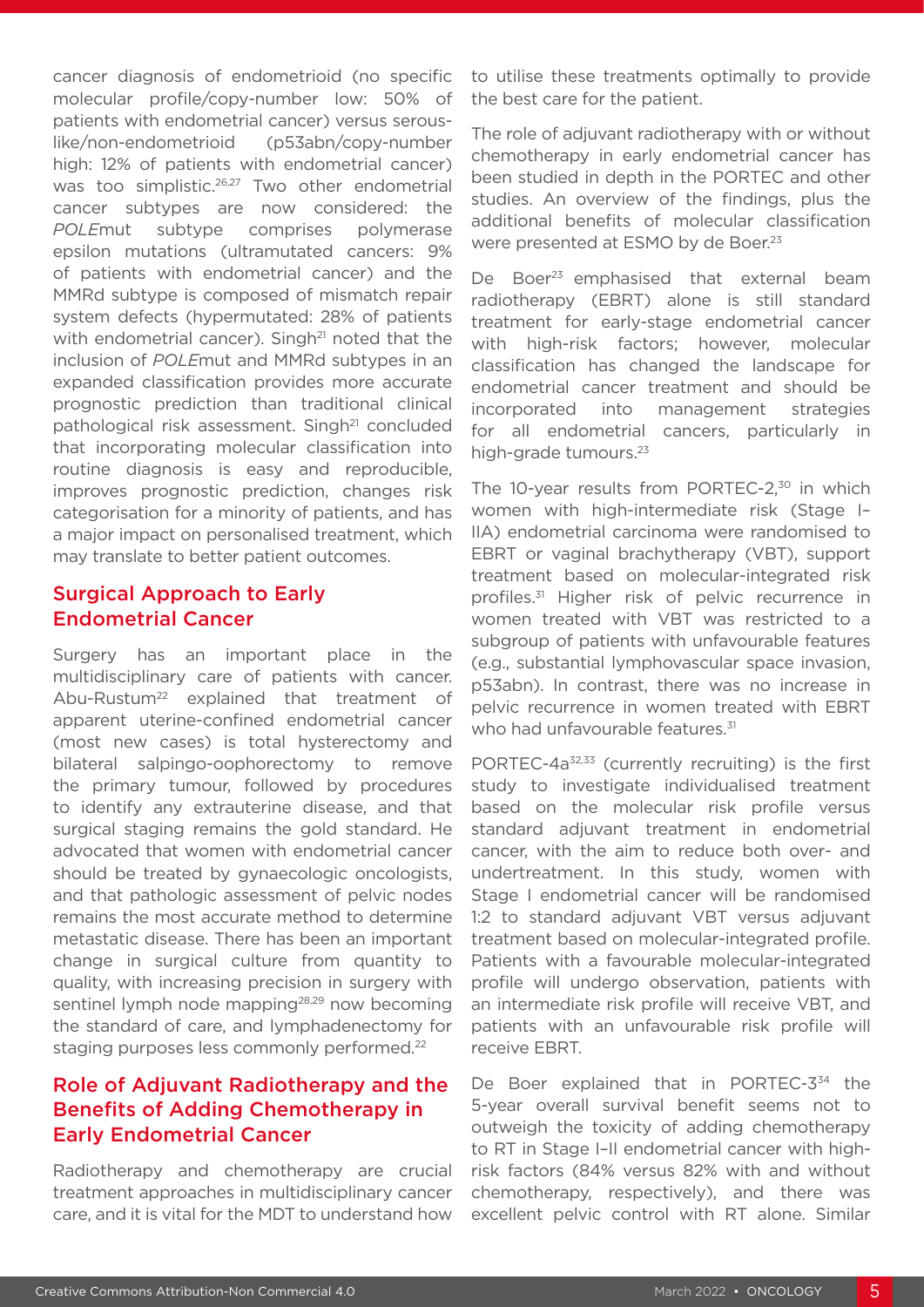conclusions were drawn from the GOG-249 trial.35 Patients with Stage III disease in PORTEC3 showed 5-year overall survival benefit with the addition of chemotherapy (79% versus 69%), as did women with serous cancer (71% versus 53%).34 These results indicate the benefits of adding chemotherapy to RT are dependent on tumour stage.

Reporting on an analysis using samples from the PORTEC-3 study,<sup>34</sup> de Boer stated that women regarded as high-risk according to traditional risk factors (stage, histological type) had varying recurrence-free survival according to molecular classification (e.g., 5-year recurrence-free survival ranged from 48% for patients with p53abn cancers to 98% for patients with *POLE*mut cancers).36 The benefit of adding chemotherapy to RT also differed between molecular subgroups, with only patients with p53abn tumours experiencing significant benefit versus RT alone.

De Boer concluded that molecular classification should be incorporated into clinical diagnostics, treatment decisions, and new trials for endometrial cancer, and that several trials are ongoing or in set-up. For example, activation of the RAINBO studies is expected by early to mid-2022.23

#### Unmet Needs in Adjuvant Systemic Therapy for Endometrial Cancer

Unmet needs in adjuvant systemic therapy for endometrial cancer highlighted by Mirza $24$ include the risk for under- and over-treatment. Clinical trials evaluating adjuvant therapy for patients with early-stage disease have been criticised because treating all patients with highintermediate risk features with RT has potential for significant over-treatment rates. In addition, the heterogeneous clinical course of endometrial cancer was identified as being an obstacle to individualised patient care, and patients with high-risk histologies or poor prognostic molecular markers are considered to be unlikely to do well with standard therapies, even if treated when the disease is early stage. Mirza<sup>24</sup> concluded that the landscape of endometrial cancer management is changing dramatically, molecular classification has helped define this disease more precisely, and therapies are being developed to target specific subpopulations.

#### MULTIDISCIPLINARY SESSIONS AT ESMO 2021

A multidisciplinary approach to cancer management was highlighted by the numerous multidisciplinary sessions at ESMO 2021, in which speakers from different disciplines contributed to the discussion. A few representative examples follow.

#### Biology-Guided Combination Cancer Therapy: A Multidisciplinary Perspective

During a multidisciplinary session on biologyguided combination cancer therapy, Cuppen<sup>37</sup> considered the value of genomics information for trial design and patient stratification using whole-genome sequencing. He described wholegenome sequencing as a clinically validated tool<sup>38</sup> that provides a comprehensive view of the genomic landscape of a tumour, efficiently detects all types of simple and complex biomarkers, and facilitates identification of patients for clinical trials.37

Also in this session, Chalmers $39$  noted that although RT is often curative and organ preserving, tumour size, location, and inherent resistance contribute to treatment failure with RT. He proposed that tumour control and cure rates could be increased by combining RT with molecular targeted drugs that inhibit the DNA damage response.<sup>39</sup> Obenauf<sup>40</sup> added to the session by explaining that cross-resistance can develop between targeted therapy and immunotherapy during management of a patient with cancer, and that this can be best prevented by using immunotherapy as a first-line treatment, using targeted therapy for only a short time, and switching to immunotherapy before progression.

#### Multidisciplinary Teamwork is Essential to Achieve Better Outcome in Patients Receiving Neoadjuvant Chemotherapy for Breast Cancer

Several presentations at ESMO 2021 highlighted the need for an MDT approach to optimise the treatment of breast cancer. Neoadjuvant chemotherapy (NACT) is currently indicated for locally advanced invasive breast cancers and, according to Hung, $41$  is compatible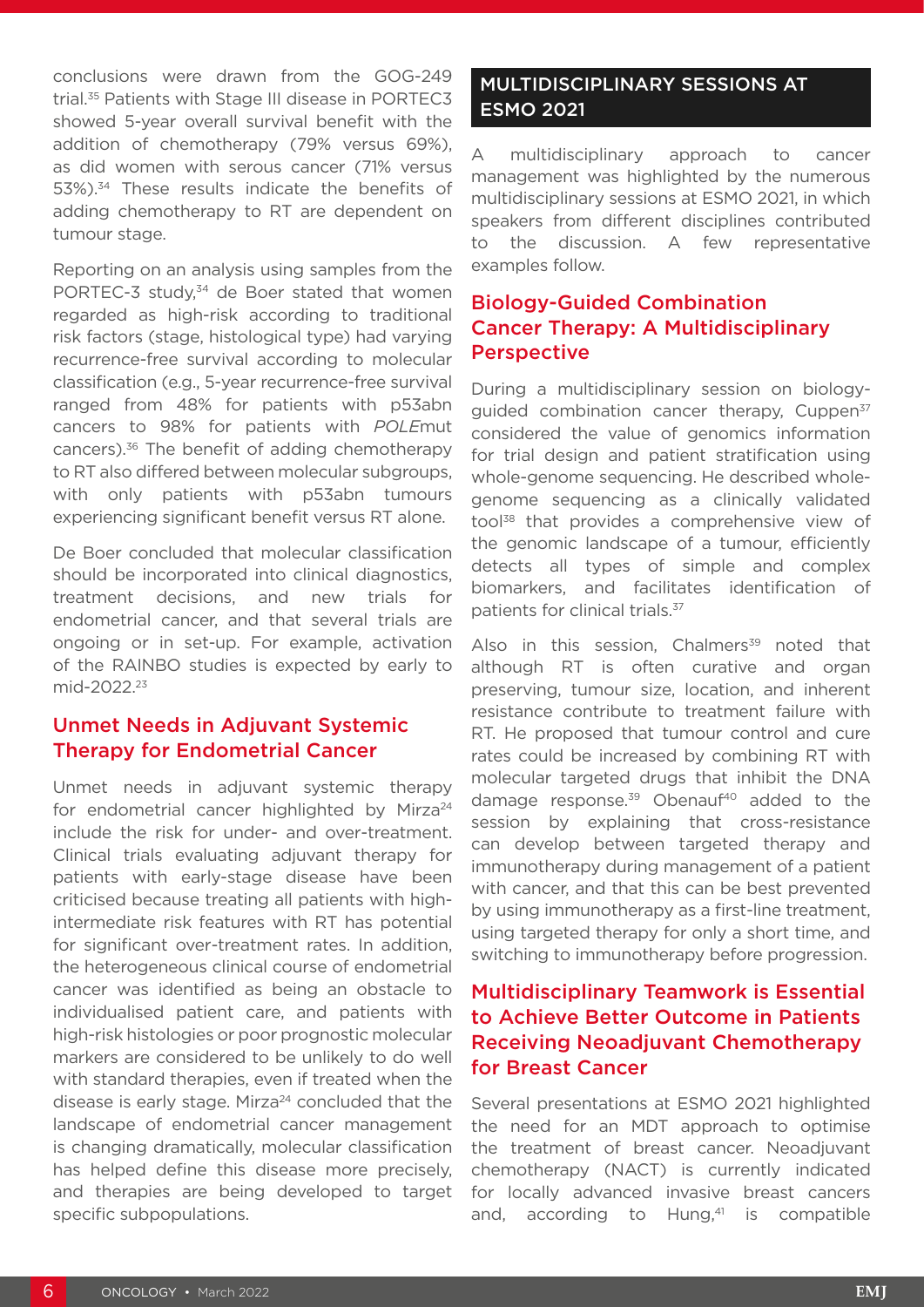with mastectomy with or without breast reconstruction, and does not increase risk of major surgical complications.<sup>42</sup> In a session on tailoring surgical treatment after NACT, Hung<sup>41</sup> highlighted a significant need for greater uniformity and guidelines regarding treatment following NACT, and suggested that multidisciplinary teamwork is essential to achieve better outcomes in patients receiving NACT.

In this session,  $Chua^{43}$  reported that indications for RT after primary surgery for breast cancer are informed by high-level evidence from randomised trials based on pathologic staging information, and that neoadjuvant systemic therapy enables tailoring of RT based on the extent of treatment response. According to Chua,<sup>43</sup> there are limited data to define indications for RT after neoadjuvant systemic therapy, and the future of personalised local-regional RT will be driven by integrating residual disease burden with tumour biology and efficacy of systemic therapy in a multidisciplinary context.

Also in this session, the use of systemic therapy, which is an important component of multidisciplinary cancer care following NACT, was discussed by Marmé. 44 He outlined that factors to consider in post-NACT systemic treatment of patients with triple-negative breast cancer who did not achieve pathologic complete response include *BRCA* status, platinum and immune checkpoint inhibitor (ICI) use during NACT, and dihydropyrimidine dehydrogenase status.<sup>44</sup> In post-NACT systemic treatment in patients with non-pathologically complete response human epidermal growth factor receptor 2 early breast cancer, potential factors to consider include dual blockade during NACT, hormone receptor status, and post-NACT human epidermal growth factor receptor 2 status.44

#### Multidisciplinary Discussion is Recommended in Retroperitoneal Sarcoma

Multidisciplinary discussion of retroperitoneal sarcoma (RPS) revealed that resectability is not only a technical issue, and that patient- and tumour-related factors need to be considered in the decision-making process. In this situation, a strategic delay can be useful to enable selection of the proper treatment strategy in the recurrent setting in selected patients.<sup>45</sup> Haas<sup>46</sup> outlined the lessons learned from the STRASS<sup>47</sup> trial, in which 75% of patients had liposarcomas, and there was no benefit of preoperative RT for unselected RPS. According to Haas,<sup>46</sup> preoperative RT should not be considered as standard of care for RPS, and the appropriate perspective for this subgroup of liposarcomas should be multidisciplinary discussions, with patients counselled about the results in a shared decision-making process. Consideration of systemic therapy in RPS by Penel48 showed palliative systemic treatment can be used, but preoperative and adjuvant chemotherapy should not be given outside clinical trials.

#### The Value of a Multidisciplinary Team for Immune-Related Toxicity

According to Naidoo,<sup>49</sup> early recognition of irAEs experienced by patients with cancer receiving ICI therapy affects outcomes, and irAE MDTs may help to innovate in this area. The irAE MDT includes professionals from different disciplines such as rheumatology, pulmonary, endocrinology, neurology, cardiology, gastroenterology, nephrology, pathology, and radiology, and takes different forms, including virtual referral, irAE tumour boards, inpatient services, and fellowships. Goals of the irAE MDT, as defined in a pilot project conducted by Naidoo et al.,<sup>50</sup> are to centralise the discussion of complex irAEs, identify new irAEs, characterise risk factors and mechanisms of irAEs, and propose prospective irAE clinical trials, including biomarker studies, to address unanswered questions. Data generated by MDTs in irAE biorepositories and disease- or organ-specific clinical databases have improved understanding of clinical patterns, risk factors, and mechanisms of irAEs. Naidoo<sup>49,50</sup> considered that irAE MDTs will not only assist with diagnosis and management of complex irAEs, but may enable patient risk factors associated with the development of severe irAEs to be identified.

#### A Multidisciplinary Approach Is Needed to Manage Neurotoxicity

In a discussion of the neurological complications of cancer treatment, Hottinger<sup>51</sup> pointed out that although chimeric antigen receptor T cell therapies offer great promise to improve clinical outcomes, neurotoxicity occurs typically about 1 week after chimeric antigen receptor T cell infusion, and an early multidisciplinary approach is needed to manage toxicity.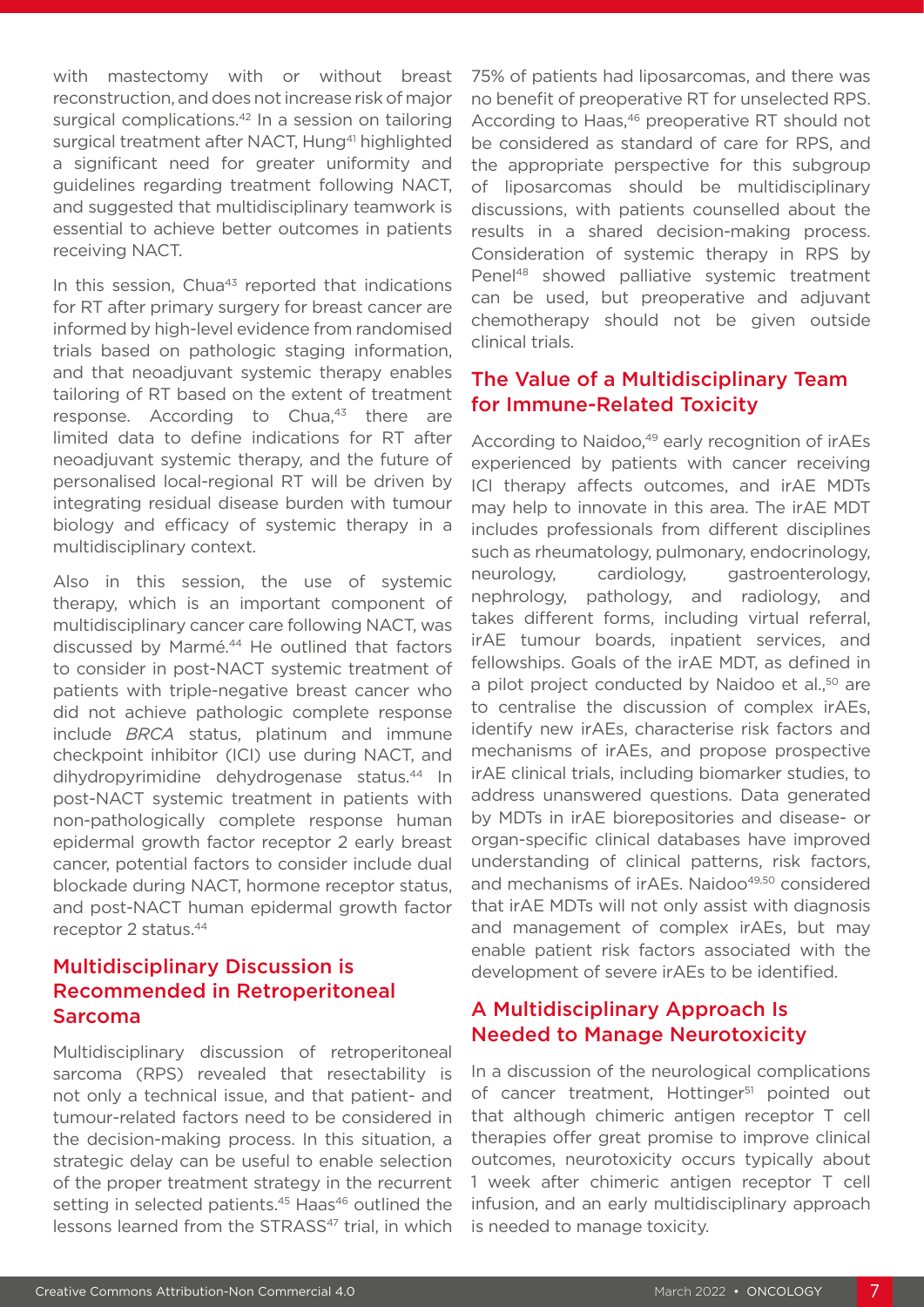#### Integration of Patient-Reported Symptoms into Cancer Care

In a multidisciplinary session on integration of patient-reported symptoms into cancer care, Eicher<sup>52</sup> indicated that clinicians may be unaware of many of their patients' symptoms, and that systematic symptom monitoring with patient-reported outcomes can help to close this gap.53,54 The success of this approach relies on patients being willing and able to self-report their symptoms, and clinicians to trust the patient-reported information. Eicher<sup>52</sup> considered that patient-reported outcome measures can be used to tailor supportive care as part of a multidisciplinary approach, including screening that guides the assessment of patient-reported symptoms based on validated measures. Ideally, this should be integrated in a model of care that enables patients with cancer to be supported in their symptom self-management.

#### The Importance of Sharing Expertise

In a multidisciplinary discussion on emerging therapies, Galle<sup>55</sup> summarised that the systemic therapy landscape for hepatocellular carcinoma has rapidly evolved since 2017, and that combination of the ICI atezolizumab with another immunotherapy and bevacizumab is the new standard of care.<sup>56</sup> He emphasised that data on second-line therapy are not evidencebased; therefore, clinicians, particularly in MDTs, must rely on their experience to make clinicallyrelevant decisions to optimise patient care. Furthermore, in the closing address, Galle<sup>57</sup> remarked that it is helpful to have a broader view, and to share not only different treatment options and experiences across tumour entities, but also to share cross-disciplinary insights to support patients in practice.

#### IMPROVING EFFICIENCY IN MULTIDISCIPLINARY CARE

#### Clinical Decision Platform to Improve Efficiency in Lung Cancer Multidisciplinary Teams

Lin et al.<sup>58</sup> evaluated the multidisciplinary management of hospitalised lung cancer patients and developed a digital clinical decision platform for management and diagnosis of the disease to improve efficiency and support clinical decisionmaking. The project included surgeons, medical oncologists, radio-oncologists, dietitians, and pharmacologists, and the aim was to integrate and optimise processes and reduce the workload of cancer oncologists. An efficiency improvement of 63% was achieved, which Lin et al.<sup>58</sup> noted not only saves time, but is a key step towards intelligent decision-making in personalised precision medicine.

#### Analysis of Input Factors of Multidisciplinary Teams Provides Insight into Which Factors Influence the Quality of Recommendations

According to Galonska et al.,<sup>59</sup> MDT meetings are a central institution in oncological decisionmaking, yet, apart from expert opinion, there is little evidence of factors that contribute to good recommendations. Decisions of a visceral oncology MDT meeting were analysed and, for every case discussed, predefined factors deemed necessary for effective MDTs in oncology were checked. Also, correlations between input and output factors, and which of the input factors contributed significantly to a 'good recommendation', were evaluated. A total of 65% of recommendations made by the MDT met all the predefined criteria of a 'good recommendation', and there was a strong, consistent correlation between logistical and informational input factors and the quality of the MDT output, including presence of all core team members (p<0.00001) and a clear indication of patient wishes (p<0.01). The authors concluded that analysis of input factors of MDTs provides insight into which factors influence the quality of recommendations.59

#### Cardiotoxicity with Poly(ADP-Ribose) Polymerase Inhibitors: Highlighting the Role of the Cardiologist in Multidisciplinary Care

Clemente et al.<sup>60</sup> reported that almost half of the patients receiving poly(ADP-ribose) polymerase inhibitors in their retrospective, observational study (93% of whom had ovarian cancer) experienced a cardiovascular event (the most common were hypertension [20.5%] and palpitations [18.6%]). These authors considered it important to highlight the role of the cardiologist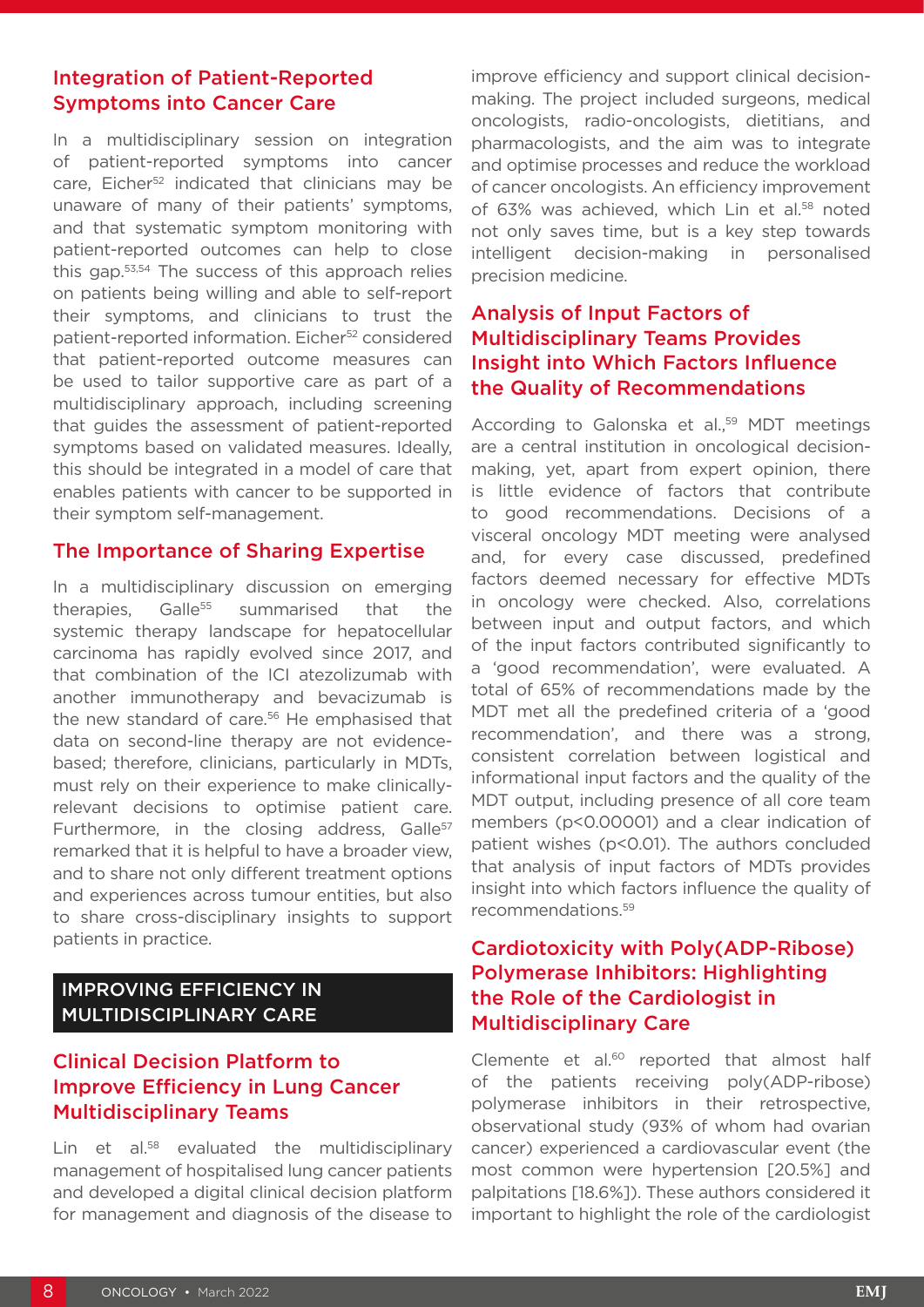in multidisciplinary management of patients taking these drugs, to optimise treatment and improve symptoms.<sup>60</sup>

#### Need for a Global Standard for Neuroendocrine Tumour Care

A survey conducted by Kolarova et al.<sup>61</sup> that measured healthcare delivery to patients with neuroendocrine tumours (NETs) showed that a multidisciplinary approach was rarely used even in Europe (35%; 143/409) and North Africa (32%; 131/410), which are the leading geographic areas for NET medical care. The authors highlighted a need for a global standard for NET monitoring, and greater expertise in NETs among healthcare professionals.<sup>61</sup>

#### TRANSITION TO A VIRTUAL CANCER MULTIDISCIPLINARY TEAM MEETING DURING THE COVID-19 PANDEMIC

The results of a questionnaire by Goggin et al.62 to investigate the transition from in-person to virtual MDT meetings necessitated by the COVID-19 pandemic indicated that virtual MDT meetings can be implemented into routine MDT practice. Goggin et al.<sup>62</sup> concluded that although challenges are encountered, transition to a virtual format enables continuation of MDT meetings in uncertain times and may become a legacy of COVID-19.

#### **CONCLUSION**

A co-ordinated MDT approach is considered the gold standard for diagnosis and treatment of cancer. Studies presented at ESMO 2021 show the positive aspects of a multidisciplinary approach in cancer care, including improved patient outcomes, the potential to establish appropriate timing of treatment initiation, co-ordinated decisions about the most appropriate treatment for the patient, and the possibility of early and better management of adverse events. The individual studies presented at ESMO 2021 that utilise an MDT in their treatment decisions, and the sheer number of multidisciplinary sessions at the congress that have pulled together a variety of expertise in a dynamic, collaborative environment, show how the oncology community is fully embracing the concept of a co-ordinated, cross-discipline approach, and is driving improvement in this area to ensure best patient care. Ongoing considerations for the realistic utilisation of a multidisciplinary approach include patient education, and how best to keep patients informed and in communication with MDTs, which are vital components for the success of this approach, and how healthcare systems cover the costs associated with running an MDT.

#### References

- 1. Berghmans T et al. European Cancer Organisation Essential Requirements for Quality Cancer Care (ERQCC): lung cancer. Lung Cancer. 2020;150:221-39.
- 2. Hanna N. Leveraging the virtual landscape for effective multidisciplinary care. ASCO Annual Meeting, 4 June, 2021.
- 3. Oxford University Hospitals NHS Foundation Trust. Multidisciplinary teams (MDT). 2021. Available at: https://www.ouh.nhs.uk/ haematology/team/mdt.aspx. Last accessed: 01 December 2021.
- 4. Chang YL et al. Association between multidisciplinary team care and the completion of treatment for oral squamous cell carcinoma: a cohort population-based study. Eur J Cancer Care (Engl). 2021;30(2):e13367.
- 5. Scott BC. Multidisciplinary team approach in cancer care: a review of the latest advancements. EMJ Oncol. 2021;9[9]:2-13.
- 6. Taylor C et al. A multi-method evaluation of the implementation of a cancer teamwork assessment and feedback improvement programme (MDT-FIT) across a large integrated cancer system. Cancer Med. 2021;10(4):1240-52.
- 7. Warner R et al. Refocusing cancer multidisciplinary team meetings in the United Kingdom: comparing urology with other specialties. Ann R Coll Surg Engl. 2021;103(1):10-7.
- 8. Winters DA et al. The cancer multidisciplinary team meeting: in need of change? History, challenges and future perspectives. BJU Int. 2021;128(3):271-9.
- 9. Peters S. Connecting and engaging those who care about cancer. ESMO Congress 2021, 17 September, 2021.
- 10. Zovato S et al. Real-life monocentric, retrospective study on efficacy and tolerability of lenvatinib (Len) in patients (pts) with advanced radioactive iodine–refractory differentiated thyroid cancer (rDTC). Ann Oncol. 2021;32(Suppl 5):S621-5.
- 11. Zhu X et al. Neoadjuvant PD-1 inhibitor (toripalimab) plus chemotherapy in patients with potentially resectable NSCLC: An open-label, single-arm, phase II trial. Ann Oncol. 2021;32(Suppl 5):S939- 48.
- 12. Humayun W et al. Randomized control trial to assess radiological and pathological response after neo adjuvant concomitant chemo radiotherapy vs. sequential short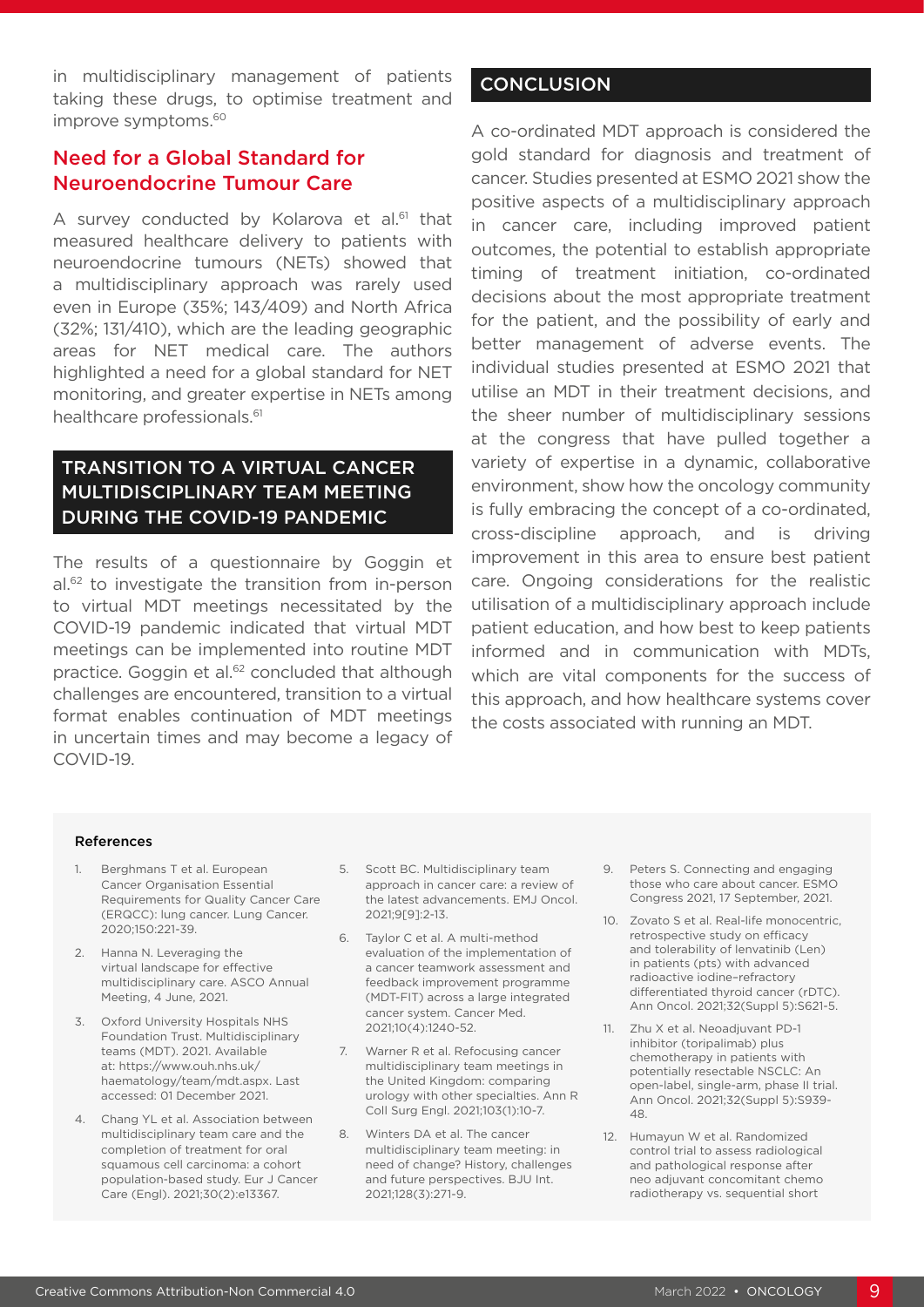course radiotherapy (SCRT) followed by chemotherapy in locally advanced rectal cancer (LARC). Ann Oncol. 2021;32(Suppl 5):S530-82.

- 13. Conway A-M et al. Intrahepatic cholangiocarcinoma (iCCA) hidden amongst the unknown: a retrospective analysis of cancer of unknown primary (CUP) cases from a tertiary cancer centre. Ann Oncol. 2021;32(Suppl 5):S376-81.
- 14. Chauhan M. Retrospective review of frailty in lung cancer patients. Ann Oncol. 2021;32(Suppl 5):S1237-56.
- 15. Bossi P et al. A phase II trial of induction chemotherapy (IC), photon-, proton- and carbon ionbased radiotherapy (RT) integration in locally advanced inoperable sinonasal epithelial tumors patients (pts). Ann Oncol. 2021;32(Suppl 5):S786-817.
- 16. Balzano V et al. Impact of time to diagnostic imaging on survival of patients with pancreatic cancer. Ann Oncol. 2021;32(Suppl 5):S1084-95.
- 17. Janzic U et al. Impact of the COVID-19 pandemic on diagnosing and treatment referrals of lung cancer patients: a single centre experience. Ann Oncol. 2021;32(Suppl 5):S1129- 63.
- 18. Pang SLA et al. Introduction of the GOLDEN (Geriatric Oncology LongituDinal End to eNd) programme in a tertiary cancer centre. Ann Oncol. 2021;32(Suppl 5):S1175-98.
- 19. Bossi P et al. Role of geriatric assessment in tailoring treatment of locally advanced head and neck cancer: the ELDERLY study. Ann Oncol. 2021;32(Suppl 5):S786-817.
- 20. Alekseeva Y et al. Correction of geriatric status in patients with metastatic colorectal cancer. Ann Oncol. 2021;32(Suppl 5):S530-82.
- 21. Singh N. Molecular classification and its implications for clinical management. ESMO Congress 2021, 16 September, 2021.
- 22. Abu-Rustum NR. Surgical approach to early endometrial cancer: When to avoid lymphadenectomy. ESMO Congress 2021, 16 September, 2021.
- 23. de Boer S. Role of adjuvant radiotherapy in early endometrial cancer. ESMO Congress 2021, 16 September, 2021.
- 24. Mirza MR. Role of adjuvant systemic therapy. ESMO Congress 2021, 16 September, 2021.
- 25. Concin N et al. ESGO/ESTRO/ESP guidelines for the management of patients with endometrial carcinoma. Int J Gynecol Cancer. 2021;31(1):12-39.
- 26. Cancer Genome Atlas Research Network et al. Integrated genomic characterization of endometrial carcinoma. Nature. 2013;497(7447):67-73.
- 27. Jamieson A et al. The emerging role of molecular pathology in directing the systemic treatment of endometrial cancer. Ther Adv Med Oncol. 2021;13:17588359211035959.
- 28. Barlin JN et al. The importance of applying a sentinel lymph node mapping algorithm in endometrial cancer staging: beyond removal of blue nodes. Gynecol Oncol. 2012;125(3):531-5.
- 29. Abu-Rustum NR. Sentinel lymph node mapping for endometrial cancer: a modern approach to surgical staging. J Natl Compr Canc Netw. 2014;12(2):288-97.
- 30. Nout RA et al. Vaginal brachytherapy versus pelvic external beam radiotherapy for patients with endometrial cancer of highintermediate risk (PORTEC-2): an open-label, non-inferiority, randomised trial. Lancet. 2010;375(9717):816-23.
- 31. Wortman BG et al. Ten-year results of the PORTEC-2 trial for highintermediate risk endometrial carcinoma: improving patient selection for adjuvant therapy. Br J Cancer. 2018;119(9):1067-74.
- 32. Wortman BG et al. Molecularintegrated risk profile to determine adjuvant radiotherapy in endometrial cancer: evaluation of the pilot phase of the PORTEC-4a trial. Gynecol Oncol. 2018;151(1):69-75.
- 33. van den Heerik ASVM et al. PORTEC-4a: international randomized trial of molecular profile-based adjuvant treatment for women with highintermediate risk endometrial cancer. Int J Gynecol Cancer. 2020;30(12):2002-7.
- 34. de Boer SM et al. Adjuvant chemoradiotherapy versus radiotherapy alone in women with high-risk endometrial cancer (PORTEC-3): patterns of recurrence and post-hoc survival analysis of a randomised phase 3 trial. Lancet Oncol. 2019;20(9):1273-85.
- 35. Randall ME et al. Phase III trial: adjuvant pelvic radiation therapy versus vaginal brachytherapy plus paclitaxel/carboplatin in highintermediate and high-risk early stage endometrial cancer. J Clin Oncol. 2019;37(21):1810-8.
- 36. León-Castillo A et al. Molecular classification of the PORTEC-3 trial for high-risk endometrial cancer: impact on prognosis and benefit from adjuvant therapy. J Clin Oncol. 2020;38(29):3388-97.
- 37. Cuppen E. The value of genomics information for trial design. ESMO Congress 2021, 16 September, 2021.
- 38. Roepman P et al. Clinical validation of whole genome sequencing for cancer diagnostics. J Mol Diagn. 2021;23(7):816-33.
- 39. Chalmers A. Combining radiotherapy

and DNA repair inhibition. ESMO Congress 2021, 16 September, 2021.

- 40. Obenauf AC. Combining immunotherapy and kinase inhibition. ESMO Congress 2021, 16 September, 2021.
- 41. Hung C-S. Tailored surgical therapy after NACT. ESMO Congress 2021, 16 September, 2021.
- 42. Abt NB et al. Neoadjuvant chemotherapy and short-term morbidity in patients undergoing mastectomy with and without breast reconstruction. JAMA Surg. 2014;149(10):1068-76.
- 43. Chua B. Tailored radiotherapy after NACT. ESMO Congress 2021, 16 September, 2021.
- 44. Marmé F. Tailored systemic therapy after NACT. ESMO Congress 2021, 16 September, 2021.
- 45. Callegaro D. Decision making in retroperitoneal sarcoma surgery: Resectability, strategic delay and palliation. ESMO Congress 2021, 16 September, 2021.
- 46. Haas RL. Patient selection for preoperative radiotherapy: Lessons from the STRASS trial. ESMO Congress 2021, 16 September, 2021.
- 47. Bonvalot S et al. Preoperative radiotherapy plus surgery versus surgery alone for patients with primary retroperitoneal sarcoma (EORTC-62092: STRASS): a multicentre, open-label, randomised, phase 3 trial. Lancet Oncol. 2020;21(10):1366-77.
- 48. Penel N. Systemic therapy in retroperitoneal sarcoma: Cure or palliation? ESMO Congress 2021, 16 September, 2021.
- 49. Naidoo J. A multidisciplinary team for immunotherapy toxicity. ESMO Congress 2021, 16 September, 2021.
- 50. Naidoo J et al. A multidisciplinary toxicity team for cancer immunotherapy-related adverse events. J Natl Compr Canc Netw. 2019;17(6):712-20.
- 51. Hottinger AF. Neurological complications of immunotherapy: Diagnosis and treatment. ESMO Congress 2021, 16 September, 2021.
- 52. Eicher M. Tailored supportive care based on PROMs. ESMO Congress 2021, 16 September, 2021.
- 53. Snyder CF et al. Implementing patient-reported outcomes assessment in clinical practice: a review of the options and considerations. Qual Life Res. 2012;21(8):1305-14.
- 54. Kotronoulas G et al. What is the value of the routine use of patientreported outcome measures toward improvement of patient outcomes, processes of care, and health service outcomes in cancer care? A systematic review of controlled trials.